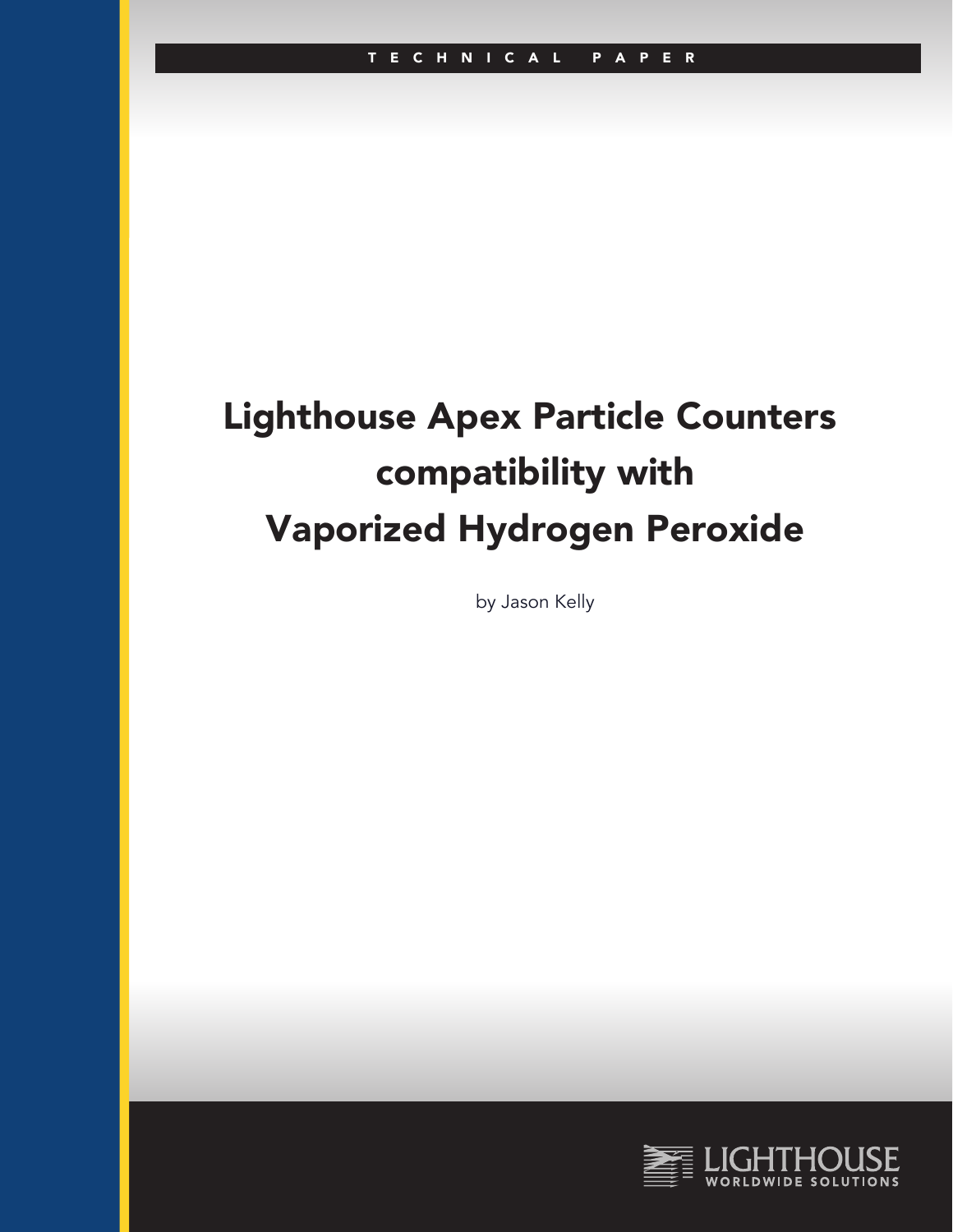

## **Lighthouse Apex Particle Counters compatibility with Vaporized Hydrogen Peroxide (VHP)**, **cleanroom wipe down solutions and our guarantee of Data Integrity.**

Jason Kelly VP of Services Lighthouse Worldwide Solutions.

#### **What is Vaporized Hydrogen Peroxide (VHP)?**

VHP is a vapor from hydrogen peroxide H2O2. VHP is produced from a solution of liquid H2O2 and water, by generators specifically designed for the purpose. These generators initially dehumidify the ambient air, then produce VHP by passing aqueous hydrogen peroxide over a vaporizer, and circulate the vapor at a programmed concentration in the air. VHP systems can be used to decontaminate facilities, isolators or small enclosures and pharmaceutical companies generally use VHP in between batches. VHP has been proven to be easily dispersed as it is in a vapor form and has been shown to have an effective 6-Log reduction ratio. To look at in terms of reduction of the CFUs, a reduction of

- 1 Log (90%) reduces CFUs on a test area from 1,000,000 CFUs to 100,000,
- 2 Log (99%) reduces 1,000,000 to 10,000 CFU's,
- 3 Log (99.9%) from 1,000,000 to 1,000 CFU's
- 6 Log reducing 1,000,000 down to 1 CFU

Therefore with its 6-Log reduction ratio VHP is widely used in Hospitals and Cleanrooms to assist in keeping harmful bio-burden contamination at bay.



Fig 1. ApexZ Portable Particle Counters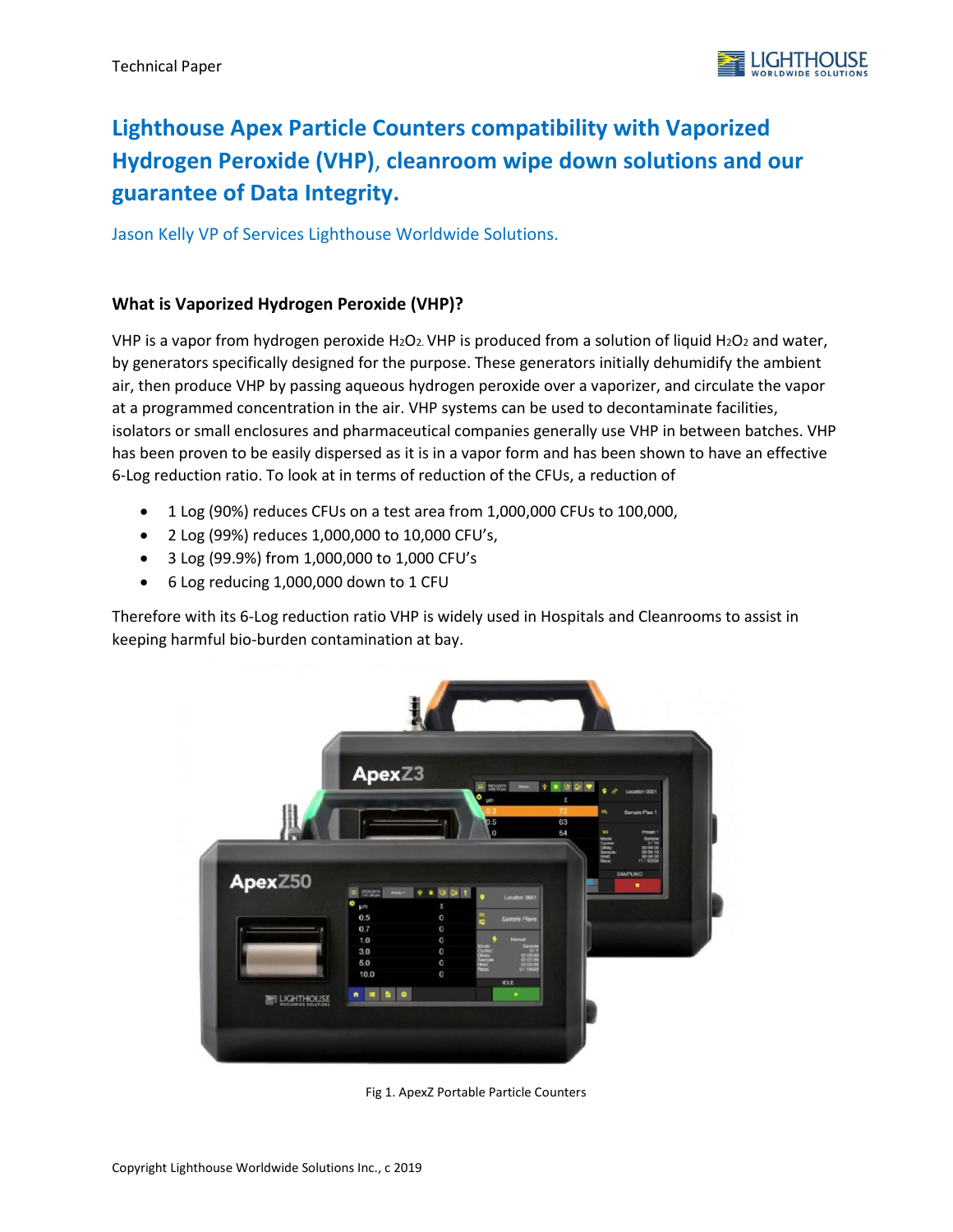

#### **VHP oxidation effects**

VHP is a strong oxidizer as it will have a chemical reaction with most materials it is in contact with.

Some grades of stainless steel have been shown to oxidize with H2O2 turning it a light brownish color, the same can be seen with aluminum air sampler heads that turn a greenish color. Therefore material compatibility is very important especially when bringing equipment into a cleanroom.

#### **How can VHP effect a Particle Counter?**

As VHP disperses very effectively as a vapor this vapor can get almost everywhere as it was designed to do just that as it deposits on surfaces. At Lighthouse Worldwide Solutions we have tested and designed our particle counters to be VHP resistant externally and internally. Our Apex range come as standard with VHP resistance and a 3 year warranty based on a non-condensing VHP process.

#### On the outside - Particle Counter Enclosure

Apex Z portable particle counter has a polycarbonate sealed enclosure which was designed specifically to meet the pharmaceutical industry requirements on enclosure wipe down. Making it very durable for cleanroom wipe downs and VHP exposure. The design of the ApexZ enables an easy wipe down with a sealed enclosure and sealed communication ports and power outlets. Without any open crevaces where particles and contamination can build up users can be assured the ApexZ is one of the cleanest particle counters on the market.

#### On the inside -Particle Counter

With the high grade sealing technology used in Lighthouse Particle Counter designs the probability of VHP finding its way into the inner workings of our particle counters is extremely low. VHP will eventually corrode many surfaces it touches and our seals can be tested and replaced easily during routine service of the instruments. Protecting the insides of a particle counter is very important and needs a lot of consideration in the design. Circuit boards and other sensitive electronics are all susceptible to corrosion. Luckily the Apex range of particle counters have been designed with that in mind and are still the latest generation on the market with this added protection designed into the structure preventing any ingress inside the main enclosure.

#### The Apex Flow Path

The flow path is the physical path a sample of air would pass through the particle counter sensor as particles in the sample make their way through the laser and optics to be counted and finally exhausted from the sensor. Although there is no FDA or GMP requirement to run a particle counter through a VHP cycle some customer SOP's require all processes to be fully decontaminated. Therefore Lighthouse Worldwide Solutions when designing the next generation particle counters made sure that the sensor would not be compromised and data integrity would be intact. Sensor Self-Diagnostics were built in to detect sensor contamination and if contamination was present a service alarm would be activated. Service reports on sensors used in the field which have VHP run through the flow path all have indicated no significant issues and calibration as found data has remained positive and no out of tolerances were observed as long as there has been no VHP condensing and the VHP process has been validated thoroughly by the VHP vendor.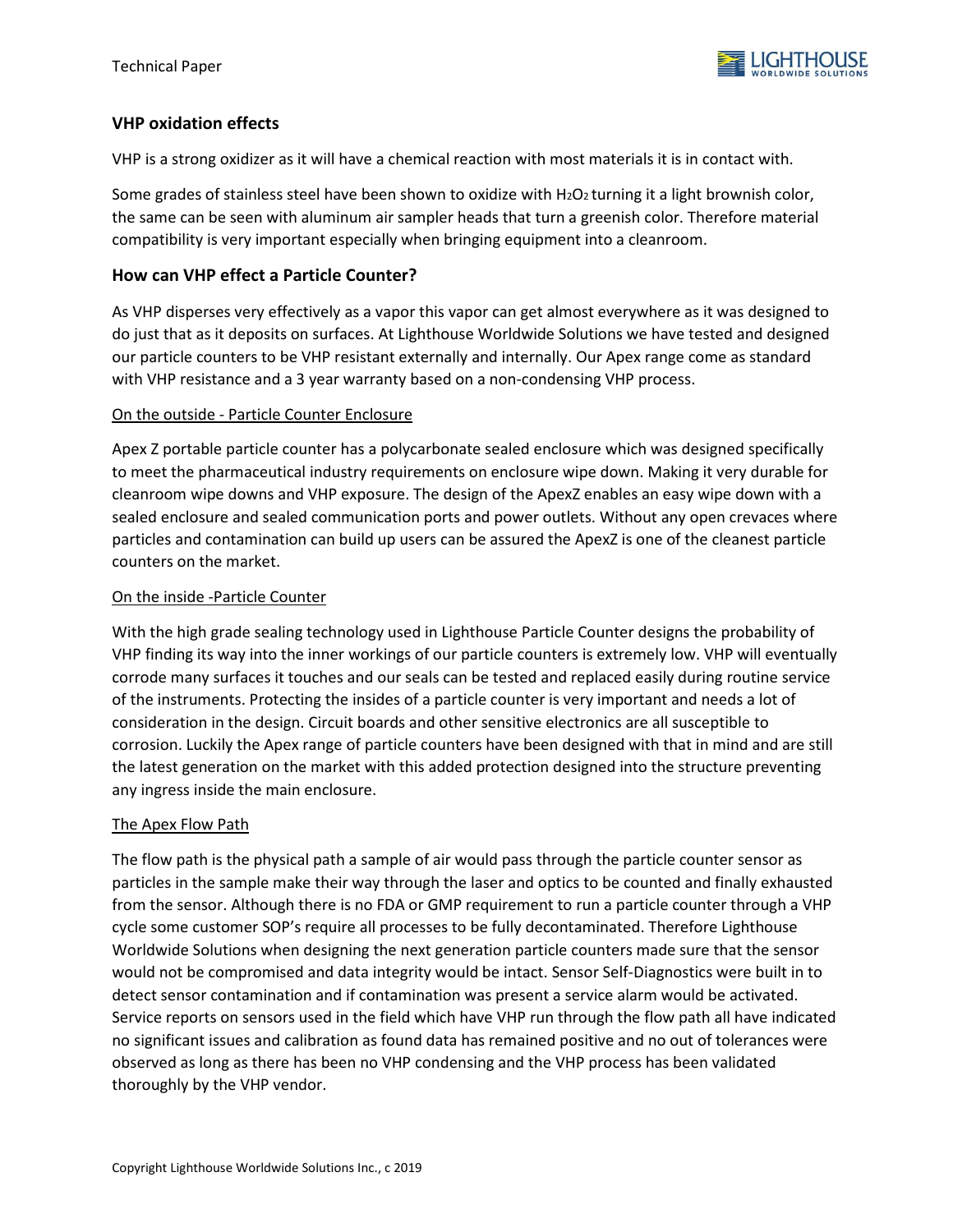

#### **Testing Summary and Overview for Chemical Compatibility and exposure H2O2.**

The ApexZ portable particle counters is used for monitoring and certification applications in cleanrooms are made up of a polycarbonate enclosure material have other enclosure materials which were all submerged in the following cleaning solutions;

- Sodium Hypochlorite (Bleach) 8.25%
- Isopropyl Alcohol 70%
- Hydrogen Peroxide 35%
- Spore Klenz (from Steris) 1% H2O2 and 0.08% peroxyacetic acid

The tests were conducted over a 1 week period where the outer body sample materials of the ApexZ were fully submerged in each solution. These tests were accelerated tests to keep the materials in contact with the chemicals for 1 week. However in the real world the instrument would receive a wipe down for disinfection control based on the user guidelines which could be a couple of times a day or week depending on usage.

Each day each sample material was visually inspected and the thickness of each material was checked against the starting thickness. Over the week the thickness of material did not have any significant impact and there was no discoloration observed on the material or any signs of degradation. Below are the summaries of testing completed on the enclosure parts of the ApexZ.

| Polycarbonate<br><b>Enclosure</b><br>(the body of the<br>ApexZ)                             | <b>Bleach 8.25%</b><br>Sodium<br>Hypochlorite | Hydrogen<br>Peroxide 35% | <b>Isopropanol 70%</b> | Spor-Klenz®<br>Ready-to-use             |
|---------------------------------------------------------------------------------------------|-----------------------------------------------|--------------------------|------------------------|-----------------------------------------|
| <b>Starting Thickness</b>                                                                   | 0.112                                         | 0.113                    | 0.122                  | 0.113                                   |
| After 7 days                                                                                | 0.115                                         | 0.113                    | 0.124                  | 0.116                                   |
| % Deviation                                                                                 | 2.6%                                          | 0%                       | 1.6%                   | 2.6%                                    |
| <b>Thermoplastic</b><br><b>Olefin (Covers</b><br>power jack, I/O cover<br>and sample inlet) | <b>Bleach 8.25%</b><br>Sodium<br>Hypochlorite | Hydrogen<br>Peroxide 35% | Isopropanol 70%        | Spor-Klenz®<br>Ready-to-use             |
| <b>Starting Thickness</b>                                                                   | 0.067                                         | 0.067                    | 0.066                  | 0.067                                   |
| After 7 days                                                                                | 0.066                                         | 0.066                    | 0.065                  | 0.067                                   |
| % Deviation                                                                                 | 1.5%                                          | 1.5%                     | 1.5%                   | 0%                                      |
| <b>Steralloy</b><br>(ApexZ handle)                                                          | <b>Bleach 8.25%</b><br>Sodium<br>Hypochlorite | Hydrogen<br>Peroxide 35% | <b>Isopropanol 70%</b> | Spor-Klenz <sup>®</sup><br>Ready-to-use |
| <b>Starting Thickness</b>                                                                   | 1.028                                         | 1.027                    | 1.032                  | 1.028                                   |
| After 7 days                                                                                | 1.026                                         | 1.022                    | $1.032*$               | 1.023                                   |
| % Deviation                                                                                 | 0.2%                                          | 0.5%                     | 0%                     | 0.5%                                    |

#### **Table 1. ApexZ Enclosure Testing Results**

\* Test criteria for each material was set at a deviation of 3%. ApexZ handle was wiped down with isopropanol every day and showed no signs of swelling or discoloration during the week of wipe down testing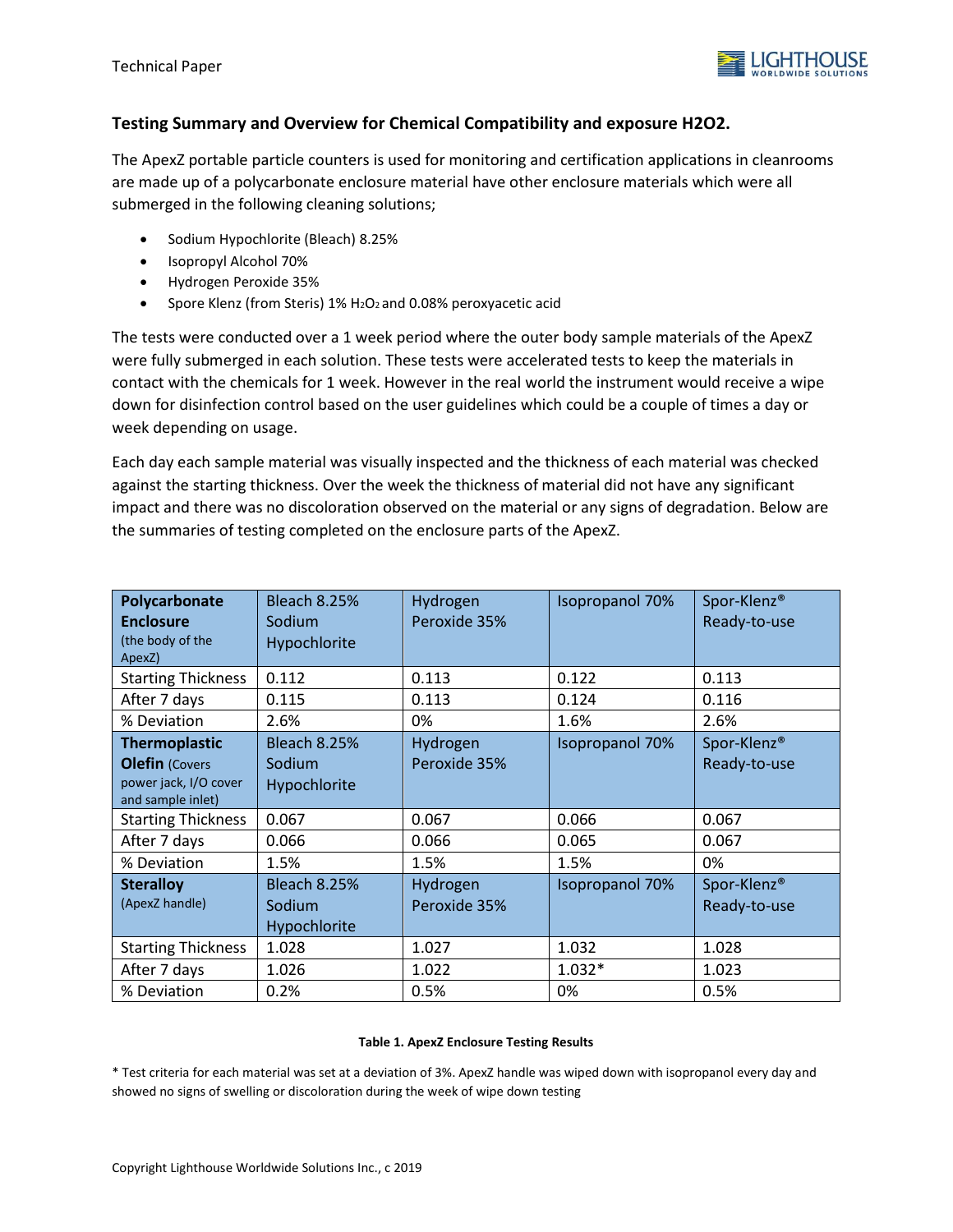

#### **What was learned from the testing and from field testing?**

This testing backed up a lot of feedback from our Customers who currently use our particle counters in VHP decontamination processes and we have also seen instruments come back after flow path exposure and some with no visible effects and the "as found" calibrations had passed all tests meaning the data from the particle counters had not been compromised. Some customers after every batch flush out the particle counter with VHP and it runs through the sampling flow path. From observations over the last couple of years we have found no failures on calibrations where VHP has been exposed through the flow path or evidence of oxidation internally if the VHP does not condense or if there are no physical constraints like bypass valves that collect the VHP residue and dump it into the sensor when the valve is opened up to allow normal sampling activities resume.

Lighthouse we do not actively encourage this practice and we have seen issues with bad bypass check valve designs where VHP has condensed and as soon as the bypass valves open the condensed liquid is pulled into the sensor and deposits onto mirrors and in this situation we have seen a cloudy staining of the mirrors and a trigger of the sensor service light. Upon inspection we find that the sensor fails as found calibration and when the sensor is stripped down we can clearly see the contamination.

Example of a contaminated mirror with VHP condensed and stained on the surface. Unless the process has been properly validated to ensure no condensing occurs then our recommendation is to cap the sensor and switch off the vacuum during the decontamination process. However we have seen if the process is properly validated to

ensure no condensing occurs and the VHP vapor disperses in the flow stream then data integrity remains intact. We have had confirmation of this with independent studies



which also looked at pre and post calibration data and verified that the sterilization process did not cause any "bad data" and there were no visible signs of any oxidation.

#### **Conclusions**

The ApexZ enclosure materials and flow path have all been tested with cleaning solutions and the flow path has been exposed to VHP. The tests conducted on the enclosure verify that the materials are not affected by any oxidation or swelling. With its light and durable enclosure with tight sealing the ApexZ is very well adapted for pharmaceutical cleanroom operations and sterile wipe downs using the most common cleaning solutions found in cleanrooms.

For VHP exposure because of the unknown nature of the VHP process and environment we recommend caution when running VHP through a particle counter. Although the sensor can resists the VHP in some cases when this vapor condenses it can contaminate the sensor leading to bad data and calibration failure. Therefore unless the process has been fully validated by the customer we would advise the end user to cap the sample inlet and turn off the internal pump or vacuum when using a remote particle counter. There is no GMP or FDA requirement to use a particle counter during cleaning cycles. With the risk of condensing and the high probability of bad data and introduction of contamination into the sensor not monitoring during cleaning cycles is a prudent choice and one that will be a less expensive option and keep your particle counter from needing costly repairs.